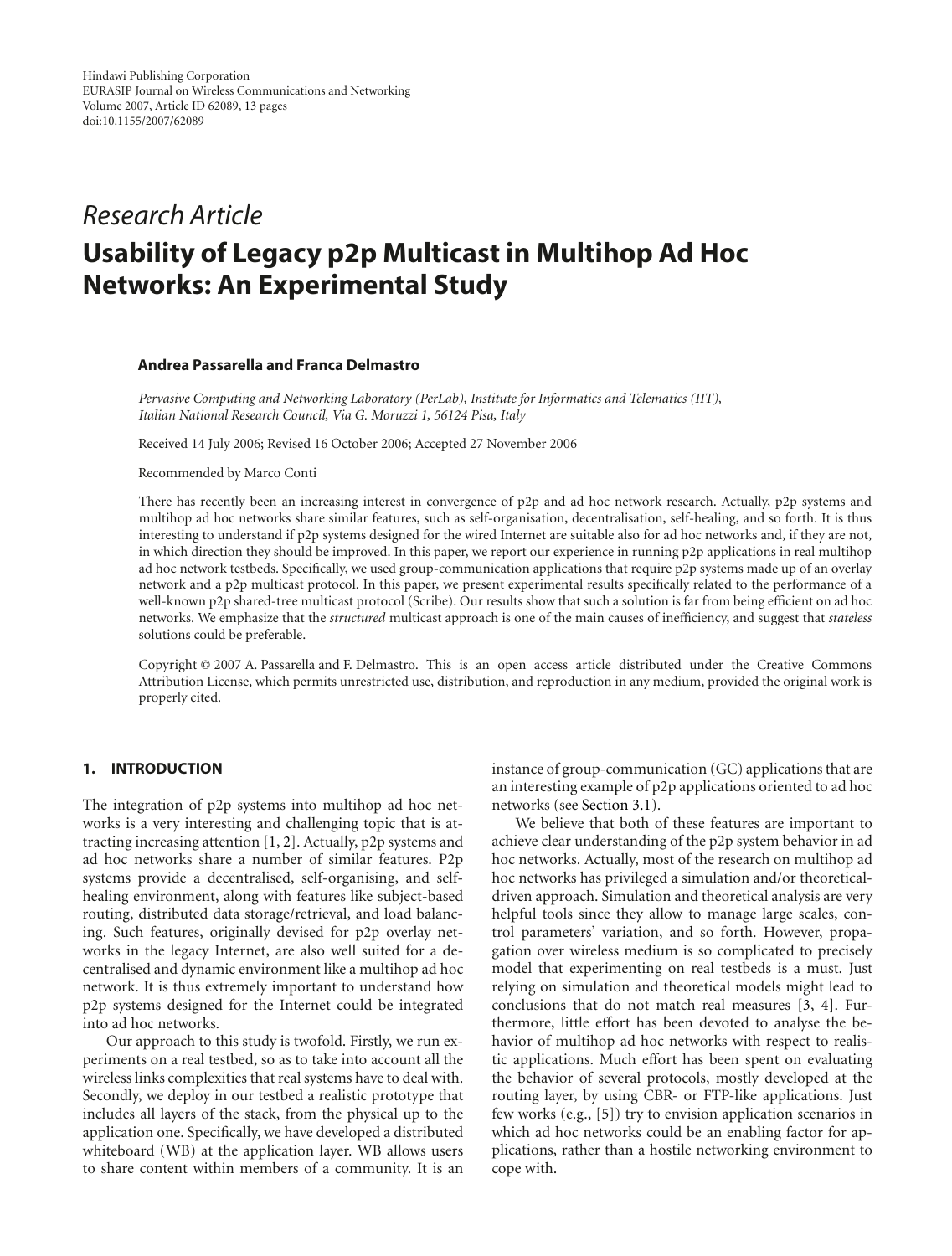The whiteboard application exploits services provided by a p2p multicast system. Therefore, we have used a p2p system consisting of an overlay network and a p2p multicast protocol. We have used Pastry to implement the overlay network, and Scribe to build multicast trees on top of the overlay. Pastry and Scribe are among the most efficient solutions developed for the legacy Internet [\[6\]](#page-11-6). Finally, we have tested the system both on proactive and on reactive routing protocols (i.e., OLSR and AODV, resp.).

While in previous papers we have focused on the performance of Pastry on ad hoc networks [\[7](#page-11-7)[–9\]](#page-11-8), in this work we mainly concentrate on the performance of Scribe. Experimental results are discussed in Sections [4](#page-5-0) and [5.](#page-6-0) Specifically, we focus on the QoS provided to WB users in terms of average delay and packet loss. Purposely, we report only results gathered from static ad hoc networks. Taking also into account users mobility would have added further dimensions to the parameters space, making results quite difficult to understand. Our experiments emphasize that proactive routing protocols are much more efficient in our scenario [\(Section 4\)](#page-5-0). Actually, AODV is practically not able to support any configuration of our testbed. However, even when OLSR is used, Scribe shows severe limitations over ad hoc networks. Even though refined software releases might improve the user QoS [\(Section 5\)](#page-6-0), there are intrinsic Scribe features that hinder from using it in this networking environment.

We argue that they mainly stem from the design choice of concentrating all the application-level traffic on one single node (the Scribe root node) before delivering it to the final destinations. In fact, from the experimental results, we can conclude that the structured multicast approach used by Scribe is one of the main reasons of its inefficiency. Specifically, structured multicast tends to concentrate the application load on few nodes and links that may become easily overloaded. As a topic of future research, we emphasize that structureless (or stateless) multicast approaches can avoid such concentration, representing a simple and interesting possibility to implement efficient p2p multicast systems in multihop ad hoc networks.

## **2. RELATED WORK**

Experiment-based research on wireless networks, and specifically on multihop ad hoc networks, is gaining momentum in the last few years [\[10,](#page-12-0) [11\]](#page-12-1). Having controllable, reproducible, and reasonable-size wireless testbeds is not trivial. Thus, several research efforts are focusing on how to design and implement testbeds which the whole community can exploit [\[12](#page-12-2)[–15\]](#page-12-3). One of the main issues of simulation and theoretical analysis is the accuracy of wireless channel models. Therefore, several papers analyse wireless channel features aiming at providing realistic models (see, e.g., [\[3](#page-11-3)] and references herein). Other research efforts target the experimental evaluation of routing [\[9](#page-11-8), [16\]](#page-12-4) or transport [\[10,](#page-12-0) [11\]](#page-12-1) protocols on multihop ad hoc networks. Significant effort has also been devoted to build experimental testbeds for mesh networks (see [\[17](#page-12-5)] and references herein).

The root of this paper is our previous work on experimental analysis of routing and middleware platforms for multihop ad hoc networks. The work in [\[7,](#page-11-7) [8\]](#page-11-9) focuses on issues related to structured overlay networks running on proactive and reactive routing protocols. Specifically, these papers analyse Pastry performance running on top of OLSR [\[18](#page-12-6)] and AODV [\[19\]](#page-12-7). Work in [\[7](#page-11-7)[–9](#page-11-8)] showed that OLSR performs better than AODV in terms of packet loss and delays, when running either a light application such as the ping utility, or a structured p2p system. Furthermore, in [\[20](#page-12-8), [21\]](#page-12-9) we started analysing the performance of a full p2p stack including a complete p2p multicast system based on Scribe and Pastry, and a realistic GC application. In this paper we provide a systematic and comprehensive view of our major findings in using legacy p2p systems to support GC applications in multihop ad hoc networks.

From the study reported in [\[7](#page-11-7)[–9](#page-11-8)], the design of an optimised p2p overlay network for multihop ad hoc networks has arisen. We called it CrossROAD [\[22\]](#page-12-10), since it exploits a crosslayer interaction with a proactive routing protocol. The comparison between Pastry and CrossROAD shows that such interactions can be an enabler to implement structured overlay networks over ad hoc networks in a very efficient way. In this paper we do not focus exclusively on the overlay network, but take into account also the multicast and application layers. To have good hints on how to design an efficient p2p multicast system for multihop ad hoc networks, we do not consider at this stage any possible cross-layer optimisation. Instead, we analyse how a legacy protocol (i.e., Scribe) works in the environment it has been designed for (i.e., Pastry) when used to support GC applications. The results we provide in this paper tell that in our experimental environment, the limits of such a legacy p2p system can be mainly accounted to design choices of Scribe (see Sections [6](#page-8-0) and [7\)](#page-9-0). Therefore, simply replacing Pastry with CrossROAD may help because the DHT will become more efficient, but will not solve the problem.

Multicast support implemented at the p2p layer is just one of the available options proposed in the literature. Usually, multicast protocols are classified as operating at the network (L3) layer, or at the application layer, where application denotes all possible layers above the transport.

In the legacy wired networks, application-level multicast has been introduced to address the practical problems of implementing L3 multicast in the Internet core. L3 multicast requires modification at the routers, since they have to maintain the multicast groups state, which contrasts the original statelessness of the IP protocol. Instead, application-level multicast runs at edge nodes, and just requires standard unicast support from the core.<sup>1</sup> Several application-level multicast protocols have been proposed for the wired Internet (e.g., [\[23](#page-12-11)[–28\]](#page-12-12)). The most recent proposals among them [\[24](#page-12-13)– [26,](#page-12-14) [28](#page-12-12)] run the multicast protocol on top of an overlay network based on a DHT. This approach is very interesting for

<sup>&</sup>lt;sup>1</sup> Running exclusively on edge hosts, or end systems, application-level multicast is sometimes referred to as end-system multicast.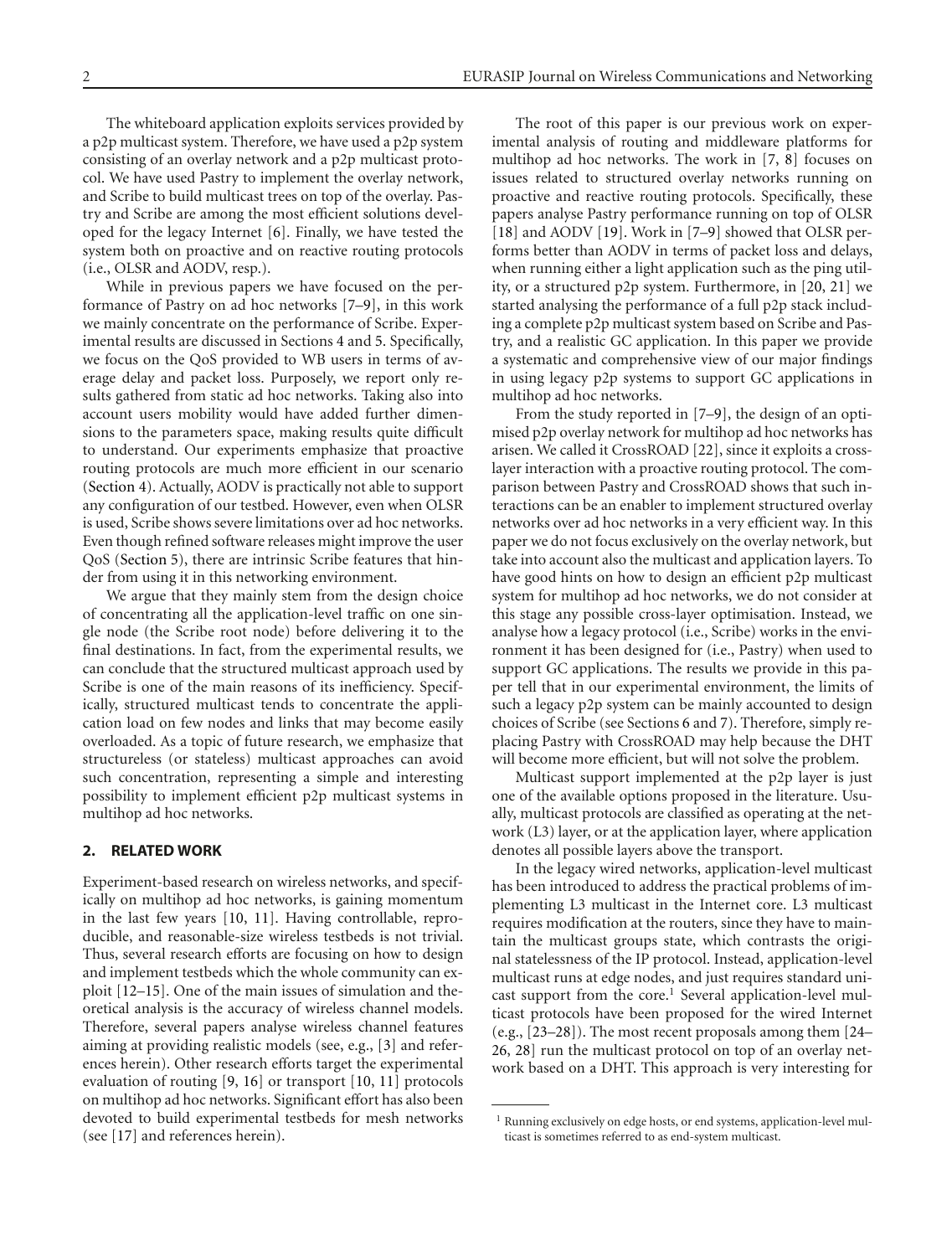<span id="page-2-1"></span>

<span id="page-2-2"></span>FIGURE 1: (a) Protocol stack and (b) network topology of our testbed.

a number of reasons. Firstly, the task of defining a network structure that just encompasses the edge nodes is assigned to the DHT, and has not to be implemented by the multicast protocol itself (as, e.g., in [\[23](#page-12-11)]). Secondly, the multicast protocol leverages the self-organising and self-recovery features of the DHT. Finally, the same DHT can be shared by several higher-level services running beside the multicast protocol. To the best of our knowledge, the feasibility of such systems on multihop ad hoc networks has not been investigated yet. In this work, we choose Scribe [\[24](#page-12-13)], because it is one of the most recent and popular p2p multicast protocols, and has shown to outperform other similar approaches sharing the same concepts [\[6](#page-11-6)].

Other papers propose multicast solutions explicitly designed for ad hoc networks (e.g., [\[29](#page-12-15)[–32\]](#page-12-16), and see the survey in [\[33\]](#page-12-17)). Also in this case, it is possible to identify L3 approaches (e.g., [\[31](#page-12-18), [32\]](#page-12-16)) and application-layer approaches (e.g., [\[29,](#page-12-15) [30\]](#page-12-19)). The argument used to justify applicationlevel multicast in wired networks does not hold in ad hoc networks anymore, as in this case there is no distinction between core and edge hosts. The main reason people highlight to implement multicast at the application level also in ad hoc networks is the fact that in this way, the burden of managing the multicast structure falls exclusively on nodes that are actually interested in being part of the multicast group. However, it should be pointed out that application-level multicast potentially generates path stretch because just a subset of nodes can be used to deliver the data. Moreover, nodes that do not participate in multicast groups have to forward data nevertheless. Therefore, it is not yet clear whether multicast for ad hoc networks should be implemented at the routing or at the application level. To the best of our knowledge, applicationlevel multicast approaches designed for ad hoc networks do not leverage underlying p2p systems as some solutions for wired networks do. We do believe that exploiting DHTs to build multicast systems can be a valid option in ad hoc networks too, due to the advantages highlighted before. This is why we have chosen to evaluate Scribe on ad hoc networks in this paper.

Finally, it is worth mentioning the original branch represented by gossiping protocols applied to multicast (e.g., [\[34](#page-12-20)]). The main idea of this approach is that senders of a multicast group select a random subset of nodes in the group to send data to. The same process is repeated at receiving nodes for a given number of turns, this number and the size of the random subsets being protocol parameters. It has been shown that such protocols are actually able to deliver messages with high probability to all intended receivers [\[34](#page-12-20)]. A side effect of gossiping is that the message replication rate is quite difficult to control. Evaluating such an approach in comparison with p2p multicasting is an interesting topic which is however out of the scope of this work.

Similarly, in this work we do not specifically consider reliability issues that may arise also in p2p multicasting scenarios (we elaborate this point in [Section 3.3\)](#page-4-0). As a future work, it will be interesting to investigate how to efficiently integrate multicast reliability techniques available in literature.

#### **3. EXPERIMENTAL SCENARIO AND SETUP**

#### <span id="page-2-0"></span>*3.1. Application and protocol stack*

One of our targets is to envision realistic applications oriented to multihop ad hoc networks and understand how they could be developed in practice. From this standpoint, GC applications are quite interesting. They fit well the overall features of multihop ad hoc networks since they are distributed, self-organising, and decentralised in nature. As a simple yet significant—example, we developed a whiteboard application (WB), which implements a distributed whiteboard among the network users. WB usage is very intuitive. Users run a WB instance on their own devices, select a topic they want to join, and start drawing on the canvas. Drawings are distributed to all the devices subscribed to that topic, and rendered on each canvas. WB is just an example of a broader range of applications, including distributed messaging, distributed gaming, and so forth. We believe that this kind of applications can be valuable to users, and they can thus contribute to bring multihop ad hoc networks technologies into everyday life.

WB has been developed on top of the network protocol stack shown in [Figure 1\(a\).](#page-2-1) Specifically, WB runs on top of a p2p middleware layer made up of a structured overlay network (Pastry [\[35\]](#page-12-21)), and an application-level multicast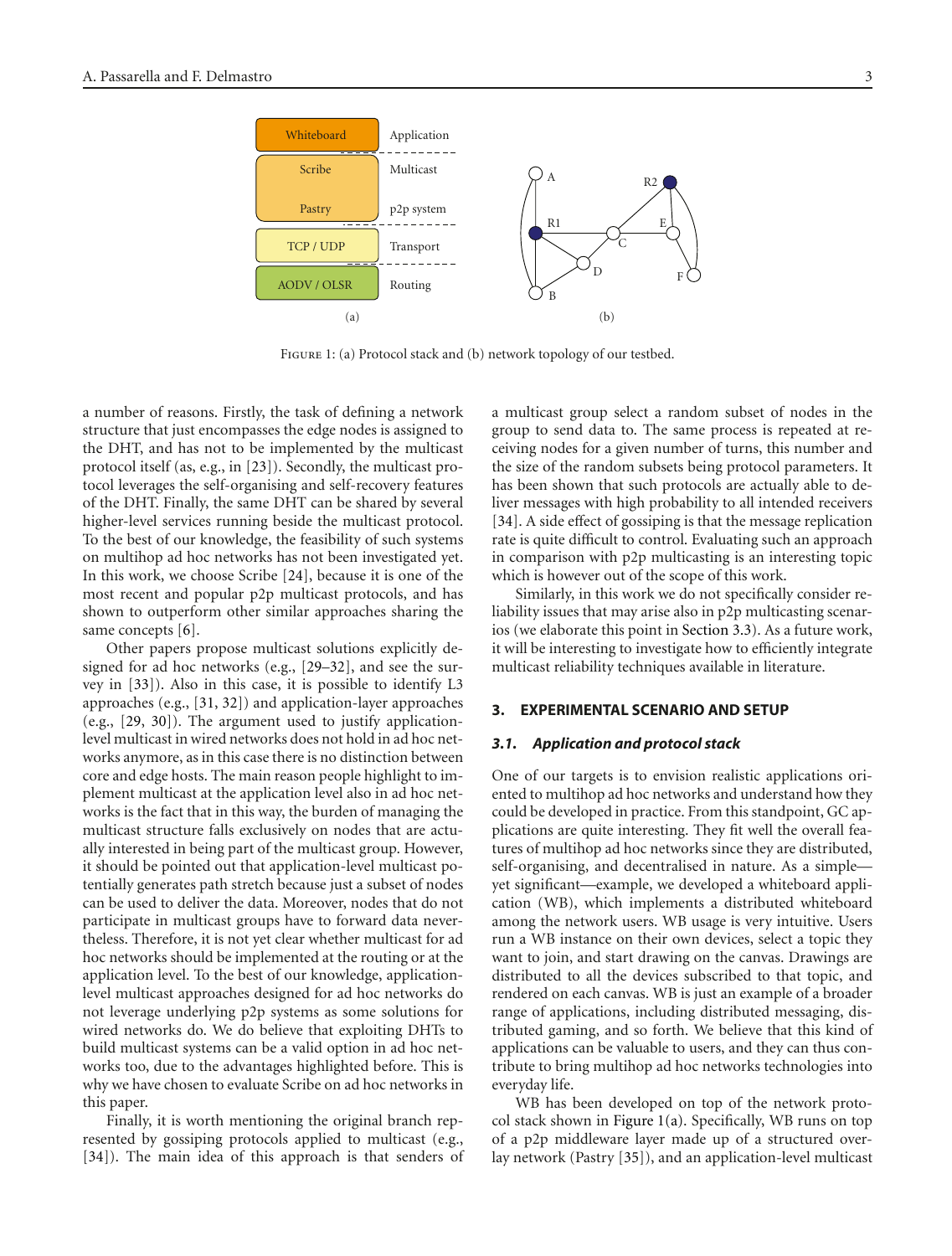<span id="page-3-0"></span>

<span id="page-3-1"></span>Figure 2: Scribe main features.

protocol (Scribe [\[24\]](#page-12-13)). WB maps each interest group (i.e., each topic) to a multicast tree, and exploits the multicast protocol services to deliver information to group members. Pastry uses both TCP and UDP at the transport layer, and thus we have included both protocols in our architecture. Note that the traffic generated by WB and Scribe is sent over TCP connections. In line with our previous experiments, at the routing layer we used OLSR [\[18\]](#page-12-6) as a proactive routing protocol, and AODV [\[19](#page-12-7)] as a reactive one. The referred implementations of OLSR and AODV provide a standard L3 forwarding platform. Therefore, we could run vanilla TCP and UDP shipped with the Linux kernel on top of them.

Before proceeding, it is useful to give some more details about Pastry and Scribe features. This helps to understand the experimental results presented afterwards.

Pastry implements an overlay network based on a distributed hash table (DHT), on which nodes and data are logically mapped. Specifically, each node gets a logical address within a circular address space as the hashed value of its IP address, while a key is associated to each data to be stored/retrieved in/from the overlay. The onus of defining a key for each message lies with the layer running on top of Pastry (Scribe in this case, or any other distributed application in general). Pastry guarantees that the message is delivered to the node in the overlay with the closest logical address to the hashed key. Thus, the main feature of Pastry is implementing subject-based routing, allowing upper layers to be completely unaware of the eventual-destination address. In more detail, a message generated at a node is sent to the node with the closest address (in the circular space) to the hashed key, to the best of the local-node knowledge. For scalability reasons, in general, each node knows only a subset of the other participants in the same overlay. Thus, the message may reach the final destination following a multihop path on the overlay, possibly resulting in physical-path stretch. Actually, Pastry trades path stretch for scalability and ability of implementing subject-based routing.

In addition, in order to join the overlay, each node has to contact another node already in the overlay, and collect

information needed to initialise its internal data structures from the other nodes in the overlay (see [\[35\]](#page-12-21) for details). In case this procedure fails, the joining node creates its own independent overlay, and has no possibility to rejoin the original network without executing the bootstrap procedure anew. Failures of the bootstrap procedure become quite likely in ad hoc networks, due to the intrinsic instability of wireless links. As shown in the following, we have actually experienced such failures several times.

Scribe has been developed on top of Pastry because the presence of a DHT facilitates the creation and maintenance of the shared trees among groups of nodes. Each tree is identified by a topic. Scribe defines a root node, as the node in the overlay whose address is the closest one to the hashed topic. In Figures [2\(a\)](#page-3-0) and [2\(b\),](#page-3-1) the root is node C. The tree is built as the union of the reverse paths from the members to the root. Each node willing to join the tree sends a subscribe message specifying the topic as the key. If the local node does not directly know the root of the topic, the message is forwarded using a multihop route at the overlay level. An intermediate node receiving such message either subscribes itself to the same tree by sending its own subscribe message towards the root (e.g., node B after step 1 in [Figure 2\(a\)\)](#page-3-0), or discards the message if it is already a member of the tree (e.g., node B in step 3 in [Figure 2\(a\)\)](#page-3-0). In both cases, it enrolls the node from which it received the message as a child. Messages to be delivered over the tree are first sent towards the root of the topic (step 1 in [Figure 2\(b\)\)](#page-3-1), and are subsequently delivered by each parent to its children (steps 2 and 3 in [Figure 2\(b\)\)](#page-3-1). Parentchild relations are periodically refreshed by parents sending heartbeats messages to children. Application messages are also used as implicit heartbeats. A child missing heartbeats or application messages for a given timeout value assumes that the parent has left the network, and subscribes again.

As a final remark, we have used the Pastry and Scribe implementations provided by the Rice University in the FreePastry package [\[36](#page-12-22)].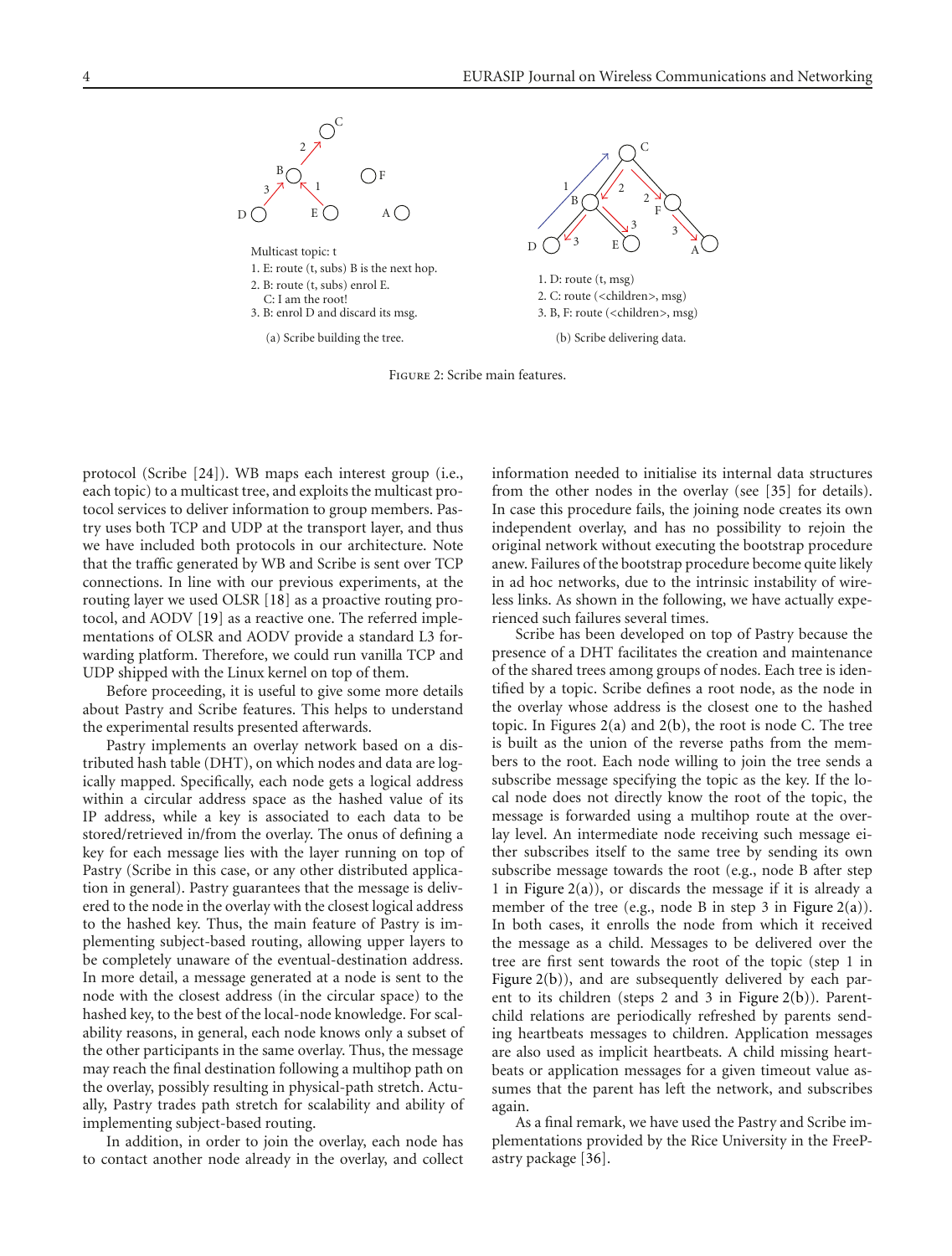#### *3.2. Network topology*

[Figure 1\(b\)](#page-2-2) shows the network topology we used. In each trial, nodes A to E ran the whole protocol stack, including the WB application, while nodes R1 and R2 just worked as routers. We think this is a reasonable scenario for standard standalone multihop ad hoc networks. Specifically, it lies within the ad hoc horizon defined in [\[4](#page-11-4)], that is, up to 10–20 nodes, and up to 2-3 hops. Theoretical [\[37](#page-12-23)] and experimental [\[4](#page-11-4)] results show that flat multihop networks beyond this horizon are unable to deliver reasonable throughput to users, and thus they are not likely to be really deployed.

Note that in a small-scale network as the one we consider, each node becomes aware (at the Pastry level) of all the other nodes. This is mainly because Pastry is designed for very large-scale networks, and the subset of the other nodes locally known by each node is typically 32. Thus, in our testbed all the nodes ended up being just one hop away from each other in the overlay network.

Even though this testbed represents a small-scale network, it already highlights main limitations of legacy multicast p2p solutions on multihop ad hoc networks. We can thus expect these problems to significantly exacerbate in largescale networks, or when multiple multicast groups are concurrently active in the network, or in case of mobility. The main point we try to make in this paper is the fact that even in small-scale realistic multihop ad hoc networks, legacy p2p multicast systems are able to deliver sufficient QoS to user applications just at light traffic loads.

### <span id="page-4-0"></span>*3.3. Experiments definition and performance indices*

In our experiments all the nodes were IBM ThinkPad R50 laptops with an integrated 802.11b wireless card (Intel PRO-Wireless 2200). The OS was linux-2.6.12.3, loading the ipw2200 driver for the network card. The experiment software can be downloaded from [http://bruno1.iit.cnr.it/](http://bruno1.iit.cnr.it/scribe_exp_sw/) scribe exp sw/.

In all the experiments, nodes A to E ran the WB application while the others just worked as routers. Specifically, the "WB nodes" tried to join a single overlay and consequently a single tree related to a specific topic of interest. In our configuration, every node always assumed the same logical identifier obtained by hashing its IP address, and the topic used by the WB users was always the same.

Under the hypothesis that Pastry generated a single overlay encompassing all WB nodes, the root of the Scribe tree (i.e., the node whose ID is closest to the WB topic ID) was the same through all the experiments, and was node C in [Figure 1\(b\).](#page-2-2) Users interactions with the WB were simulated by a software agent that alternated between active and idle phases. Specifically, in each active phase the agent generated traffic on the network corresponding to strokes drawn on the WB. Both the number of strokes drawn during an active phase, and the duration of an idle phase were exponentially distributed. Such a traffic profile is bursty, representing the typical behavior of a user that sends content to be shared with the group, and then "idles," looking at data generated by other users.

We ran experiments by varying both the average idlephase duration, and the average number of strokes per active phase. Each trial was composed by 100 active/idle cycles, and we took care that each node running WB generated at least 100 messages.<sup>2</sup> To make trials start at the same time at different nodes, we synchronised the nodes before each trial, and scheduled the trial to start at the same time on each node. Then, the Pastry bootstrap sequence occurred as follows: node C started first, and generated the overlay. Nodes E and D started 5 seconds after C, and bootstrapped from C. Node B started 5 seconds after D and bootstrapped from D. Node A started 5 seconds after B and bootstrapped from B. Finally, node F started 5 seconds after E and bootstrapped from E. After all nodes joined the overlay, the Scribe tree was created and, finally, WB instances started sending application messages.

The time intervals used for the bootstrap sequence were defined to reduce the probability of failures during the bootstrap procedure. Furthermore, the bootstrap sequence was defined to make each node bootstrap from a physical neighbour. This is a quite realistic assumption, and also increases the probability of nodes to correctly complete the bootstrap procedure. However, often this was not sufficient. In fact, the instability of the wireless links caused high packet loss resulting in TCP connection failures and the consequent generation of an isolated overlay.

In the performance analysis, each trial is identified by the routing protocol used and by an application-load index, measured as the number of packets per second (pps) generated by each user. This index is defined as the ratio between the average number of strokes generated in the active/idle cycle, and the average duration of the cycle. We have found that this simple index is sufficient to correctly identify usage cases of a GC application in our scenario.

The main performance indices presented in the following are the packet loss and the average delay experienced by each node during the experiment. The packet loss is defined as 1 − ( $R_i$ / $\sum_{j=1}^{N} S_j$ ), where  $R_i$  is the number of messages received by node  $i$ , and  $S_j$  is the number of messages transmitted by the *j*th node. Since Pastry uses TCP at the transport layer, one could expect not to see any packet loss. Actually, Pastry uses an internal queue to store messages going to be sent. Packet loss actually occurs when this queue fills up, and is thus a side effect of network congestion.<sup>3</sup> The average delay experienced by node *i* is defined as  $\sum_{j=1}^{R_i} d_{ij}/R_i$ , where  $d_{ij}$  is the delay experienced by node *i* in receiving packet *j*.

We have also defined a usability threshold for the application, indicating reference values for both delays and packet loss. Beyond these thresholds, the application performance is deemed not compliant with users expectations. To have reasonable values, in our case we assume 10-second delay

 $^{\rm 2}$  A distinct message was sent for each stroke. The size of each message was 1448 bytes.

<sup>&</sup>lt;sup>3</sup> Properly dimensioning the queue to find the right balance between delay and packet loss depends on the particular application demands (actually, in other set of experiments, we have completely removed packet losses by allowing the queue to grow unlimited).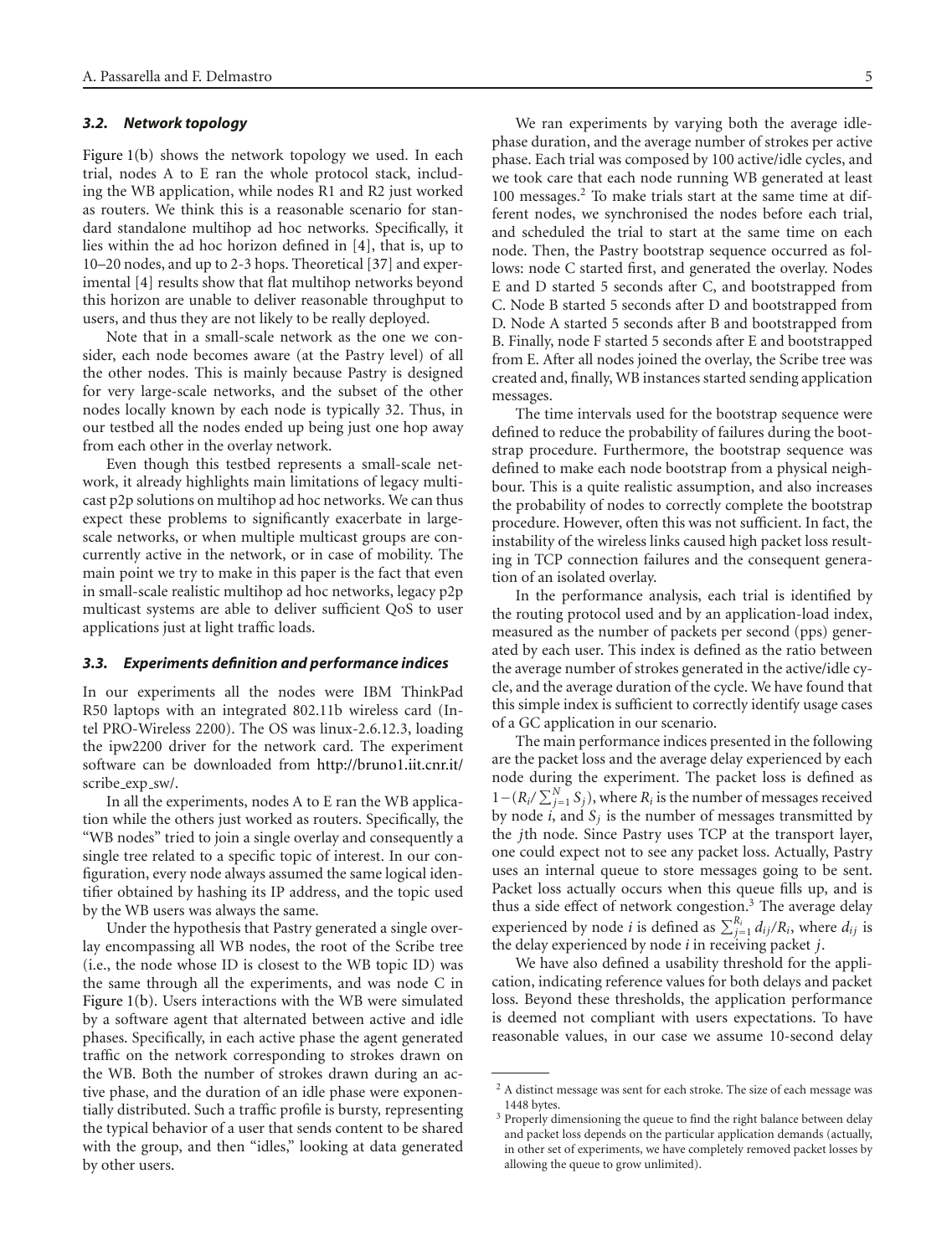<span id="page-5-1"></span>

<span id="page-5-3"></span><span id="page-5-2"></span>Figure 3: Pastry performance on AODV and OLSR.

and 15% packet loss as thresholds. Of course they closely depend on the specific application requirements. We replicated each configuration several times, obtaining quite variable results. They are mainly due to the variability of the wireless medium. In this paper, we show the best results measured in each configuration.

## <span id="page-5-0"></span>**4. IMPACT OF ROUTING PROTOCOLS ON SYSTEM PERFORMANCE**

Results presented in this section aim at evaluating the impact of the underlying routing protocol on the multicast tree creation and maintenance. Figures [3\(a\)](#page-5-1) and [3\(b\)](#page-5-2) show the packet loss and the delay indices experienced by the WB nodes at different traffic loads. Specifically, we consider AODV experiments with nodes generating 0.1 pps and 0.2 pps, and OLSR experiments with nodes generating 0.2, 0.5, and 0.8 pps, respectively. System performance running AODV is quite bad even with such a light traffic load, thus there was no reason to further increase it. An "*x*" label for a particular node and a particular experiment denotes that for that experiment, we are not able to derive the index related to the node (e.g., because some component of the stack crashed during the experiment).

First of all, the impact of the Pastry bootstrap procedure should be highlighted. In both cases, we experienced several failures during the bootstrap procedure of Pastry that highly influence the system performance. The bootstrap procedure is actually a critical point for Pastry on wireless networks. In this phase, the bootstrapping node has to initialise its internal data structures by opening TCP connections with several other nodes, and gathering portions of their internal data structures. The intrinsic instability of wireless links results

in possible failures of some of these connections, which prevents the bootstrap procedure to successfully complete, and the node to join the overlay. Such events were quite frequent in our testbed. When a node fails to join the overlay, it also creates an independent tree and it is not able to receive WB messages from the other participants in the main overlay. This generates a high packet loss on the isolated node, and increases the packet loss also on the other nodes that cannot receive the messages of the isolated node. For this reason, we report in the legend of the plots the overlays configuration built during each trial. Each experiment related to a specific traffic load has been repeated several times observing different outcomes of the bootstrap procedure. We report in this paper the results obtained selecting the experiments in which the number of overlay partitions is minimised. This allows us to focus the performance evaluation mainly on the multicast protocol and the application usability, limiting the effects of problems during the Pastry bootstrap phase. From the experiments shown in [Figure 3,](#page-5-3) we can note that the probability of bootstrap failure is higher running AODV than OLSR, even at lighter traffic loads. This is due to high delays required by AODV to establish a new route towards a destination, especially with unstable links, causing TCP-connection failures [\[9,](#page-11-8) [38\]](#page-12-24).

Failures of the bootstrap procedure have a significant effect on packet loss (Figure  $3(a)$ ). In fact, in both AODV experiments, node A is isolated and creates its own overlay. This results in packet loss higher than 80% at node A (i.e., it just receives its own WB messages, which counts for about one sixth of the overall WB traffic). The packet loss is about 16% at node C (the root node), and about 70% at the other nodes. Qualitatively, similar remarks apply to the "OLSR 0.5 pps" experiment mainly because some software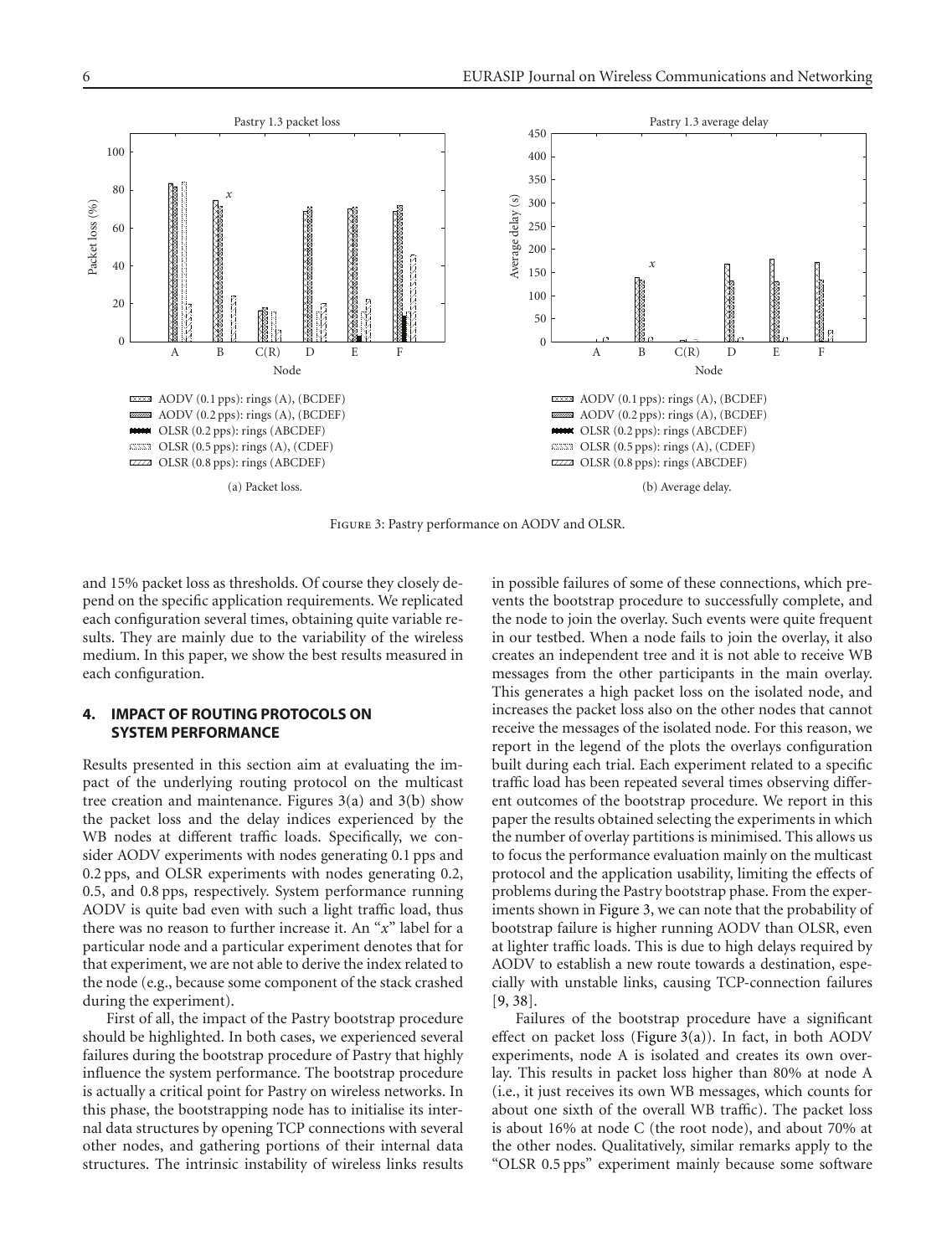component crashed on node B during the experiment, and node A was forced to fail its join operation trying to connect to node B. Otherwise, in the other experiments running OLSR, all nodes correctly joined the overlay, giving a complete view of WB performance. Specifically, in the case "OLSR 0.2 pps," the packet loss is 0 at nodes A, B, C, and D, while it is about 3% at node E, and about 13% at node F, since its connection with the root node is quite less stable than the other nodes' connection with the root node. In the case "OLSR 0.8 pps," the packet loss is higher at all nodes. Specifically, node C measures a packet loss of about 6%, nodes A, B, D, and E measure about 20% packet loss, and node F about 45% packet loss. The increased packet loss stems from an architectural design choice of Scribe. Due to the Scribe algorithm, each WB message to be distributed on the tree is firstly sent to root, and then forwarded over the tree. Often, this is an excessive load for the root node, which, as the application load increases, becomes unable to deliver all the received messages, and drops them at the sending queue. This event not only depends on the traffic load generated by the application, but also on the routing protocol used. The fact that the root node drops messages at the *sending* queue is also the reason why the root node always experiences lower packet loss with respect to the other nodes.

Even though we have replicated the experiments in each configuration several times, we have not been able to make all the nodes execute the bootstrap procedure correctly in the case "OLSR 0.5 pps," while we have been able in the case "OLSR 0.8 pps." This actually *does not* mean that the system works for a higher load (0.8 pps), and does not for a lower load (0.5 pps). In fact, the bootstrap procedure is not influenced by the application load, because it is executed before the application starts. Therefore, the probability that all nodes correctly bootstrap exclusively depends on the links' stability. From an usability standpoint, results shown for the case "OLSR 0.5 pps" are useful even if the network configuration is different from the other OLSR cases. The packet loss measured on the main overlay is essentially due to the isolation of node A, while the other nodes are able to receive almost all messages from each other. On the other hand, the packet loss becomes clearly too high at 0.8 pps. We can thus conclude that the system is surely not usable beyond 0.5 pps in case of OLSR, while the threshold clearly drops to 0.1 pps in case of AODV. In this case, besides never being able to correctly bootstrap, the system drops many messages also in the main overlay network. Thus, as far as the packet loss is concerned, we can conclude that OLSR outperforms AODV, because it makes the overlay more stable. It should be pointed out that the better performance of OLSR with respect to with AODV confirms our previous findings, even in mobile configurations (see [\[7](#page-11-7)] as an example). This is mainly because AODV builds routes trying to use also unidirectional and asymmetric links. Therefore, in our experiments the network turned out to be always far less stable with AODV than with OLSR.

Similar observations can be drawn by focusing on the delay index [\(Figure 3\(b\)\)](#page-5-2). First of all, it should be pointed out that the delay related to nodes that are the sole member of their own overlay (e.g., node A in the "AODV 0.1

and 0.2 pps" case) is obviously negligible. Furthermore, it is confirmed that OLSR performs better than AODV. In fact, while AODV leads to average delays of the order of 100 seconds, OLSR produces delays of at most 20 seconds, at 0.8 pps. Again, the root node (C) always experiences a lower delay with respect to the other nodes in the same overlay. From OLSR experiments, we can note that at 0.5 pps, the maximum delay is about 2 seconds, while at 0.8 pps, node C measures an average delay of about 5 seconds, nodes A, B, D, and E measure about 10 seconds, and node F about 25 seconds. This confirms the packet loss analysis, also with respect to the usability thresholds.

All these experiments have been run using the FreePastry 1.3 release of Pastry code. Even though the experiments have been run in a particular setup, and the results refer to particular experiments, the outcome of our measurements can be generalised fairly well. Actually, we can conclude that the Pastry/Scribe platform is practically unable to support even light application loads, even though the system performance running OLSR demonstrates that a proactive approach at the routing layer can increase the usability threshold. However, in the last few months, new versions of FreePastry have been released, and we decided to replicate this analysis using one of the latest versions (1.4.1) to highlight possible improvements introduced by software refinements of Pastry. In the next section, we present a comparison of the two releases. As OLSR drastically outperformed AODV in all cases, we used only OLSR in this new set of experiments.

### <span id="page-6-0"></span>**5. IMPACT OF PASTRY SOFTWARE REFINEMENTS**

In order to compare system performance depending on the software release, we do not analyse packet loss and delays per node, but we consider the same indices for the root node, and an average value for all the other nodes. The root node represents the best case of the system performance since each message has to be firstly sent to it and then forwarded to the others.

Figures  $4(a)$  and  $4(b)$  show the performance we measured in terms of average delay and packet loss, respectively, for both software releases. Focusing on "Pastry 1.3" curves, we can summarise the analysis presented in the previous section. The root node experiences a reasonable QoS for all application loads (i.e., 0.2 pps, 0.5 pps, and 0.8 pps). Specifically, the root-node average delay is always below 5 seconds, and the packet loss below 15%. But other nodes obtain a largely unsatisfactory service. We can identify a critical point for an application load between 0.5 and 0.8 pps. At 0.5 pps, the system performance is highly influenced by the bootstrap failure of node A. As far as the packet loss is concerned, isolation of node A raises the average packet loss of non-root nodes to 32.86%. However, the average delay experienced by node A is clearly negligible. Thus, the delay averaged over non-root nodes, which is about 2.3 seconds, is a lower bound of the real delay that non-root nodes would have experienced under this traffic load if the overlay network had been built correctly. When the application load increases to 0.8 pps, all nodes belong to the same overlay. The packet loss slightly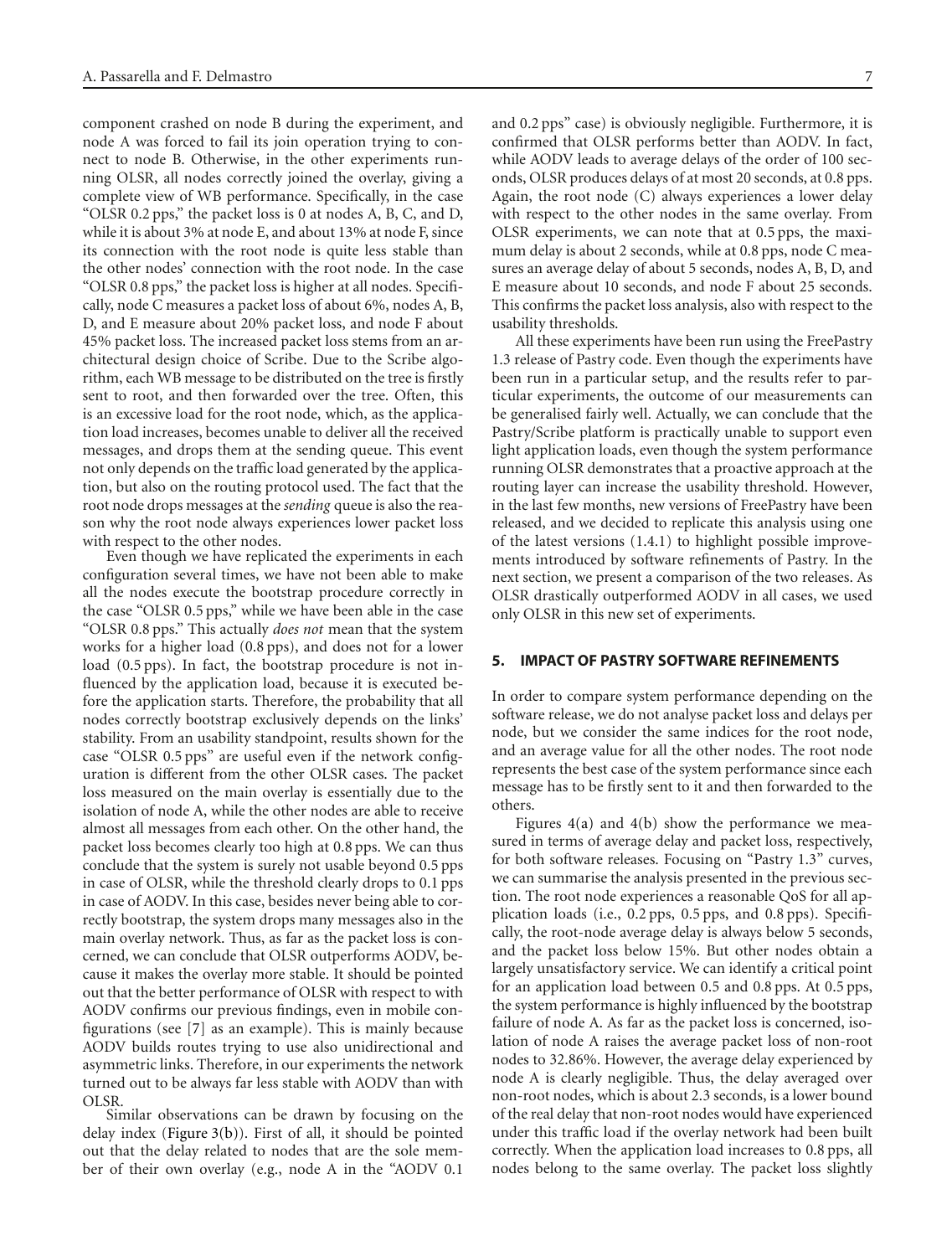<span id="page-7-0"></span>

<span id="page-7-1"></span>Figure 4: Pastry releases comparison.

decreases to 26.50% at the expenses of a sharp increase of the average delay, which raises to 13.17 seconds. Hence, we can confirm that under Pastry 1.3, the system is reasonably usable only for very light application loads, and deploying applications like WB on this platform becomes quite questionable.

In order to further reduce the impact of Pastry inefficiencies on the system performance, in the second set of experiments running the new software release we discarded the trials affected by bootstrap failures, only considering the formation of a single overlay, even though this represents an optimistic assumption in real experiments. This might sound unfair to the FreePastry 1.3 version. However, it should be pointed out that even considering only experiments in which the bootstrap procedure correctly completed, FreePastry 1.3 is clearly unusable at 0.8 pps, while FreePastry 1.4 remains usable for much greater application loads, as shown by Figures  $4(a)$  and  $4(b)$ .

Analysing "Pastry 1.4" results, we noticed that the major modifications to the overlay building and maintenance procedures have drastically reduced the overhead and improved the overlay stability [\[36](#page-12-22)]. Thus, it has been interesting to explore whether this new release improves also the application performance in our scenario.

By looking at Figures [4\(a\)](#page-7-0) and [4\(b\),](#page-7-1) the performance improvement is evident. The critical point moves by about one order of magnitude, lying now between 5 and 10 pps. Indeed, at 5 pps also non-root nodes experience reasonable QoS, since the average delay is about 3.5 seconds, and the packet loss is 5%. On the other hand, at 10 pps and beyond the application becomes hardly usable at any node. Note that even though the average delay at root node would be almost acceptable also at 10 and 20 pps (i.e., it is below the usability threshold), the packet loss increases to 35% and 42%, respectively.

Note also that between 10 pps and 20 pps, the delay curve relative to the root node flattens. This is actually a

side effect of the higher packet loss experienced at 20 pps. In detail, in the topology of our experiments, non-root nodes are either 1 or 2 hops away from root. In the next section, we show that even at 20 pps, 1-hop-away nodes are able to send to root almost all the traffic locally generated. The additional packet loss experienced by root at 20 pps is thus due to less messages received from 2-hopaway nodes. In other words, out of the whole bunch of messages received by root, the fraction of messages received by 1-hop-away nodes *increases* when the traffic load shifts from 10 to 20 pps. Since messages from 1-hop-away nodes experience significant lower delay than messages from 2 hop-away nodes, the fraction of messages experiencing low delays increases too. This reduces the average delay measured at root, resulting in the flat shape of the curve. The same phenomenon does not apply to non-root nodes. Recall that messages have to reach the root before being delivered to the other nodes. The delay experienced by nonroot nodes in receiving messages *from root* increases between 10 and 20 pps. Thus, even though in both cases messages experience—on average—the same delay between the originating node and root, in the 20 pps case they undergo higher delay along the path between root and the final destination.

To summarise, the above analysis shows a steep improvement in the user-perceived QoS when moving from a FreePastry release to a more advanced one. However, a critical point still exists, beyond which it practically makes no sense to use GC applications like WB on this platform. At this point, it is really important to understand whether this critical point is going to eventually disappear thanks to future software releases, or it is intrinsic in the Pastry/Scribe design. In the following sections, we analyse the results achieved with FreePastry 1.4.1 more in depth, and show that independently of software refinements, the design of Scribe includes features not suitable for the multihop ad hoc networks environment.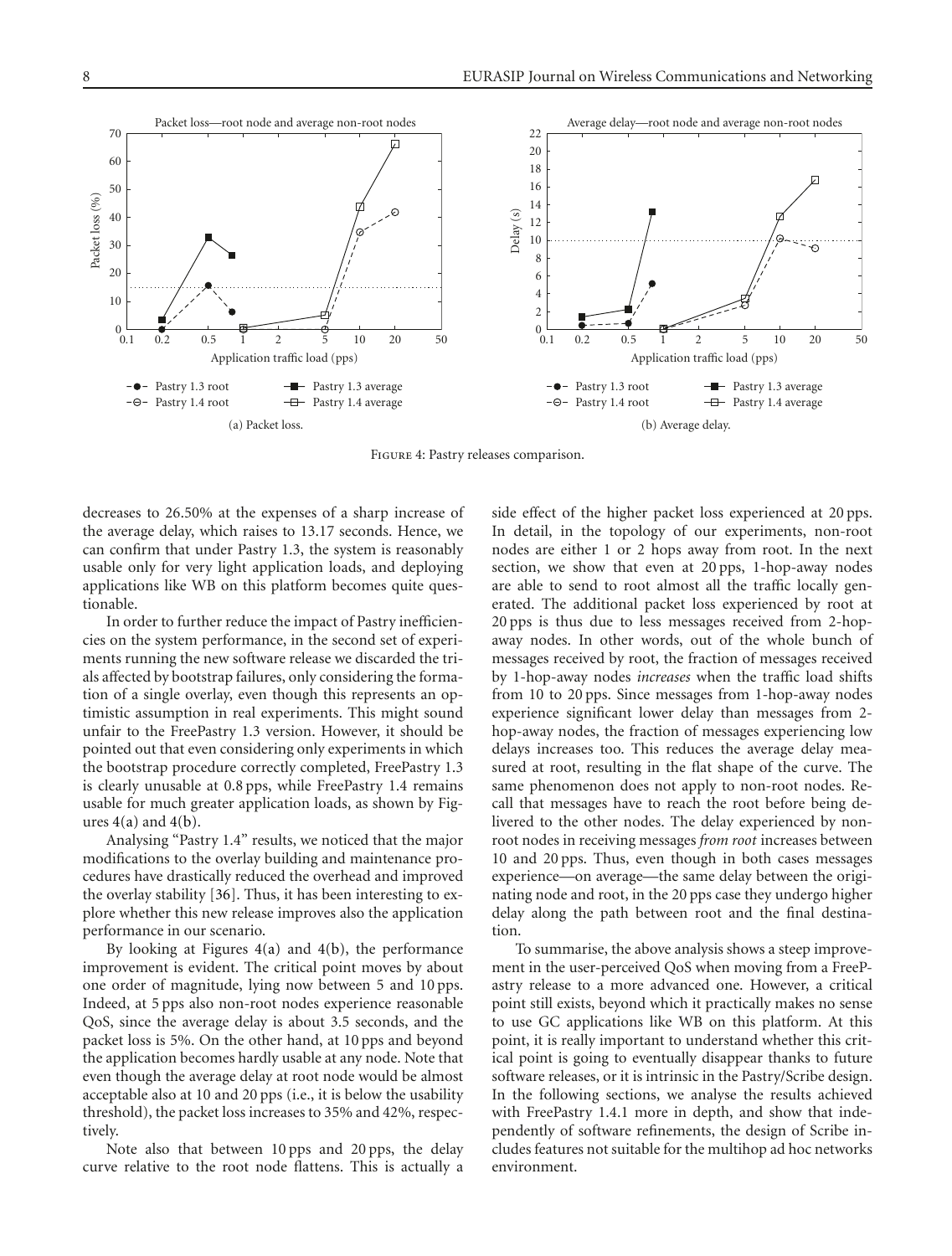80

Packet loss (%)

Packet loss (%

<span id="page-8-1"></span>100





<span id="page-8-2"></span>Figure 5: Packet loss analysis.

## <span id="page-8-0"></span>**6. ROOT AS THE CENTRAL NODE: A RATHER OPTIMISTIC SETUP**

In the set of experiments presented so far (related to Pastry 1.4.1), we have placed the root node at the center of the topology to minimise the average hop distance to any other node. Since it is well known that TCP performance drastically worsens as the hop distance increases [\[4](#page-11-4), [38](#page-12-24)], this represents an optimistic setup. To have a clearer picture of the system behavior, we now focus on the average delay and packet loss experienced by each single node. Specifically, curves in Figures [3\(a\)](#page-5-1) and [3\(b\)](#page-5-2) show the average performance experienced by non-root nodes, and thus provide indications about the average QoS a user may expect. In this section we analyse the performance of nodes at 1 and 2 hops from root separately. Together with the "root-curves" in Figures [3\(a\)](#page-5-1) and [3\(b\),](#page-5-2) this provides a precise view of the expected QoS with respect to the position of a node in our topology.

Figures [5\(a\)](#page-8-1) and [5\(b\)](#page-8-2) show the packet loss experienced by each single node *towards* and *from* root, respectively. The packet loss of the *i*th node *towards* root is defined as the ratio between the number of messages generated at the *i*th node and not received by root, and the number of messages generated at the *i*th node, that is,  $1 - (R_r^{(i)}/G^{(i)})$ , where  $R_r^{(i)}$  is the number of messages generated by the *i*th node and received by root, and  $G^{(i)}$  is the number of messages generated by the *i*th node. The packet loss of the *i*th node *from* root is defined as the ratio between the number of messages not received by the *i*th node out of the total number of messages sent by root, and the total number of messages sent by root, that is,  $1 - (R_i^{(r)}/S^{(r)})$ , where  $R_i^{(r)}$  is the number of messages sent by root and received by the *i*th node, and  $S^{(r)}$  is the number of messages sent by root. Note that due to the Scribe architecture, root not only sends messages locally generated, but also messages that it receives from all the other nodes. Due to packet loss towards root, the number of messages sent by

root is less than the sum of messages generated by the sender nodes, that is,  $S^{(r)} < \sum_{i=1}^{N} G^{(i)}$ . In addition, the *i*<sup>th</sup> node experiences packet loss 0 only if (i) the packet loss of *all* nodes *towards* root is 0, and (ii) the packet loss of the *i*th node *from* root is 0.

On the one hand, Figures  $5(a)$  and  $5(b)$  confirm that as far as the packet loss is concerned, the critical point for WB usability lies between 5 and 10 pps. Indeed, below 5 pps the packet loss *towards* root is 0 at all nodes. This means that all nodes are able to send messages locally generated to root. Apart from node F, also the packet loss *from* root is 0 at all nodes. Thus, the overall packet loss experienced by all nodes except F is 0 at 5 pps and below, making WB usable.

On the other hand, Figures [5\(a\)](#page-8-1) and [5\(b\)](#page-8-2) show a drastic difference between nodes at 1-hop and 2-hop distance from root. Even though the magnitude of this difference is quite surprising, a steep performance decrease in the case of multihop connections was expected (see, e.g., [\[4](#page-11-4), [38](#page-12-24)]). Specifically, [Figure 5\(a\)](#page-8-1) shows that even at 10 pps and 20 pps, 1-hop-away nodes are able to send almost all their messages to root. Instead, 2-hop-away nodes see their outgoing traffic cut by 50% to 89%. [Figure 5\(b\)](#page-8-2) shows a similar trend, in the sense that at 10 and 20 pps, 2-hop-away nodes experience a far higher packet loss than 1-hop-away nodes. However, there is a difference worth to be noted. While for 2-hop-away nodes the packet loss is higher in the direction *towards* root, for 1-hopaway nodes the packet loss is higher in the direction *from* root. At a higher level, one could note that as the traffic load increases, Scribe cuts it because the root node becomes overloaded. In our configuration, while 1-hop-away nodes suffer only in the direction *from* root, 2-hop-away nodes mainly suffer in the direction *towards* root. Actually, we have found configurations in which for both cases (i.e., 1 and 2 hops), the main traffic cut occurs in the direction *from* root. Understanding the reason of this behavior is not trivial, thus we are currently analysing the system even more deeply. However,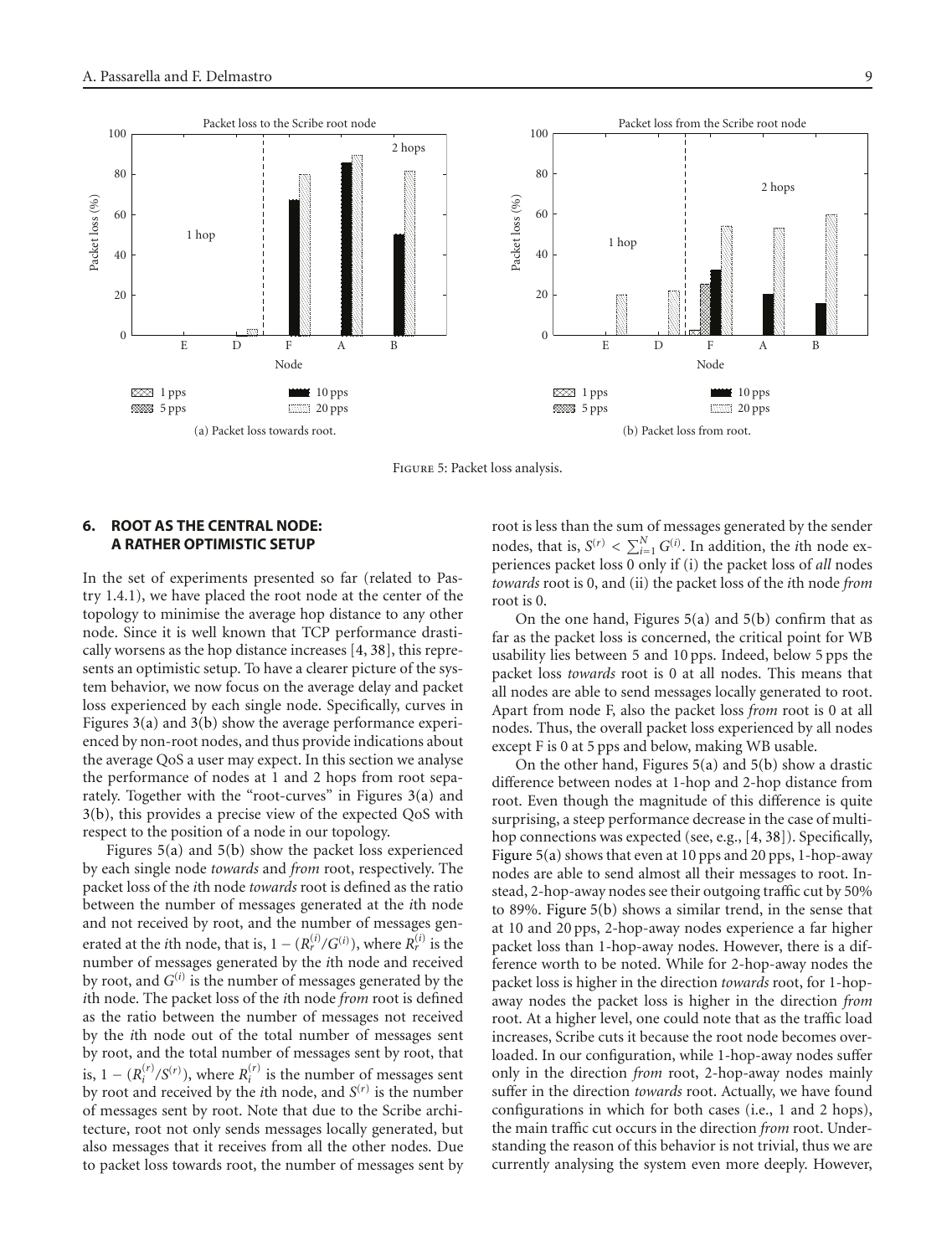<span id="page-9-1"></span>

|        | Average/percentiles | Root  | 1 hop | 2 hops |
|--------|---------------------|-------|-------|--------|
| 1 pps  | Average             | 0.032 | 0.055 | 0.100  |
|        | 90                  | 0.070 | 0.115 | 0.221  |
|        | 95                  | 0.126 | 0.159 | 0.316  |
|        | 99                  | 0.282 | 0.321 | 0.604  |
| 5 pps  | Average             | 2.710 | 2.900 | 3.924  |
|        | 90                  | 11.00 | 11.29 | 13.15  |
|        | 95                  | 13.74 | 13.95 | 16.62  |
|        | 99                  | 23.19 | 23.28 | 25.71  |
| 10 pps | Average             | 10.22 | 10.57 | 14.52  |
|        | 90                  | 34.06 | 34.79 | 43.11  |
|        | 95                  | 65.06 | 65.11 | 71.36  |
|        | 99                  | 101.4 | 101.4 | 101.8  |
| 20 pps | Average             | 9.11  | 13.12 | 21.15  |
|        | 90                  | 23.09 | 31.11 | 88.03  |
|        | 95                  | 86.30 | 89.30 | 115.1  |
|        | 99                  | 145.4 | 145.7 | 146.4  |

TABLE 1:Delays depending on the hop distance from root (seconds).

it should be noted that as far as the application-level QoS is concerned, the precise direction along which the main traffic cut occurs is not that important.

Figures [5\(a\)](#page-8-1) and [5\(b\)](#page-8-2) finally show that the presence of 2-hop-away nodes makes the application unusable also for 1 hop-away nodes. For example, let us focus on the 10 pps case. Nodes 1 hop away from root measure 0 packet loss on both directions. However, they are unable to receive most of the messages generated at nodes 2 hops away from root, because those nodes suffer very high packet loss *towards* root. This highlights that since all messages have to be firstly sent to the root, a poor connection between a particular node and root makes *all* other nodes unable to receive the messages generated by this node.

Analysing the delay figures allows us to highlight a further feature of the system. Specifically, [Table 1](#page-9-1) shows the average delay and the main percentiles depending on the application-traffic load, and on the hop-distance from root. By looking at the average delays only, one could conclude that the application is usable even at 10 pps by nodes at most 1 hop away from root. However, if the usability threshold is defined with respect to the 90th percentile instead of the average value, the critical point shifts below 5 pps (for all nodes).

[Table 1](#page-9-1) also shows a drastic difference between 1 pps and the other traffic loads. Indeed, at 1 pps WB performance is completely satisfactory, as the 99th percentile for 2-hopaway nodes is about 600 milliseconds. At higher traffic loads, there is a significant difference between the average delays and the 90th percentiles. This suggests that the delay distributions have a long tail. This is confirmed by looking at [Figure 6\(a\),](#page-10-0) which plots the CCDF of delays measured at root node. Clearly, for each traffic load, the CCDF at root is a lower bound of CCDFs at any other node. [Figure 6](#page-10-1) shows that CCDFs for application loads of 5 pps and beyond can be lower bounded by a Pareto distribution with parameter 0.25.

Specifically, they show a long-tail pattern in the range from 5 milliseconds to 10 seconds. Figures [6\(b\)](#page-10-2) and [6\(c\)](#page-10-3) show the same feature for 1-hop-away and 2-hop-away nodes, as well. Being the coefficients of the approximating Pareto distribution far below 1, the tail is very heavy also in these cases. At the application level, this means that even though the average delay can lay below the usability threshold, delay values are highly variable, and thus no strict QoS guarantees can be granted.

From results presented in this section, we can conclude that the centralised approach of Scribe generally hinders the use of GC applications over multihop ad hoc networks. Specifically, we have highlighted two main inefficiencies.

(i) Even few nodes poorly connected to root prevent *all* the nodes from using GC application properly. This is because those nodes will experience very high packet losses towards the root, and all the other nodes will be unable to receive their messages. Even nodes that could be physically very close to the "poorly connected" nodes, and thus might be potentially able to correctly communicate with them, will just get a small fraction of their messages.

(ii) The root node very likely experiences a long-tailed delay distribution. In these cases, *any* other node experiences the same pattern in the delay distribution.

Both of these drawbacks are intrinsic to the Scribe design, and cannot be completely addressed either by refined software releases, or by simply improving the underlying DHT. Note also that our experiments were run with quite powerful laptops. Performance could thus be even worse in case of less powerful devices, such as PDAs, that are natural candidates to be used in multihop ad hoc networks environments.

## <span id="page-9-0"></span>**7. SYSTEM PERFORMANCE VARYING THE SCRIBE ROOT NODE LOCATION**

In the experiments presented so far, the Scribe root node was always at the center of the network topology and all the other nodes were 2 hops away at most. However, in the general case no assumptions about the root location can be done. Therefore, we ran a further set of experiments by placing the root node at one edge of the network. This might sound like a pessimistic configuration, but it should be noted that having the root node at one edge of the network is more likely than having it at the center of the topology. In detail, with respect to the topology in [Figure 1\(b\),](#page-2-2) we swapped the positions of nodes C (root node) and A. This setup also allows us to better analyse the impact of longer paths on Scribe, since we have TCP connections spanning 1 to 4 hops.

Figures [7\(a\)](#page-11-10) and [7\(b\)](#page-11-11) show the performance measured at each single node in terms of average delay and packet loss, respectively. They confirm that the system now is usable just at lighter application loads. Even at 1 pps, while the packet loss is 0 at all nodes, the average delay ranges between 5 and 10 seconds. Thus, even at 1 pps, the system is usable just for applications with loose delay constraints. At a load of 5 pps, the system is completely unusable for nodes 3 hops away from root and beyond. At higher loads, the performance might be too low even for the root node.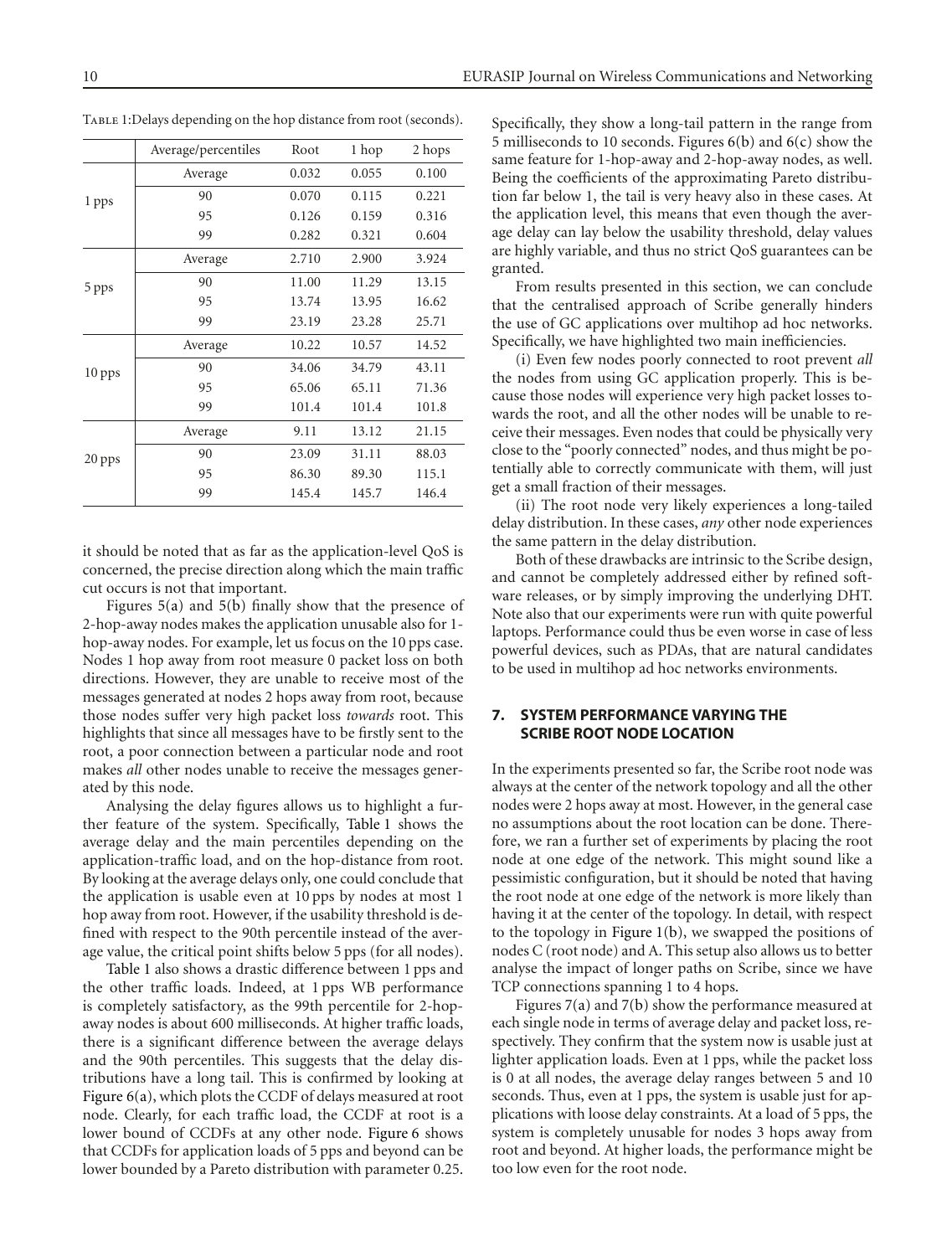<span id="page-10-3"></span><span id="page-10-0"></span>

<span id="page-10-2"></span><span id="page-10-1"></span>Figure 6: Delay CCDFs.

# **8. DISCUSSION AND FUTURE WORK**

Scribe was designed having in mind a resource-rich environment, such as the legacy wired Internet, and it has shown to perform very well in it [\[6](#page-11-6)]. However, when used over multihop ad hoc networks, the centralised approach, in which a root node is in charge of delivering all application messages, leads to very low performance in terms of packet loss and delay. One might think of using solutions like SplitStream [\[28](#page-12-12)], which splits a single multicast group in several trees, thus reducing the concentration at the root. However, SplitStream requires significant a priori knowledge about the application traffic load, and a quite significant planning effort. Actually, it is again a system designed for large-scale wired networks, which introduces even further networking structures to the shared tree used by Scribe.

In general, we believe that one of the main reasons of the low performance is indeed the use of a *structured* multicast solution. Besides requiring significant overhead in terms of management traffic, such solutions tend to concentrate the costs of the application (in terms of network/computation resources) on a few nodes and links. If these nodes/links are underprovisioned, or happen to be placed in adverse locations, the whole system may implode, making it unable to support the application. Structured solutions are a good choice in large-scale systems designed for the legacy Internet (as Scribe is). Indeed, in this case the network and computational resources are not a big issue, and structured solutions allow the system to scale up to thousands of nodes. However, growing up to such a scale is not reasonable for multihop ad hoc networks. Theoretical results and practical experiences (e.g., [\[4,](#page-11-4) [37\]](#page-12-23)) show that the most reasonable scale for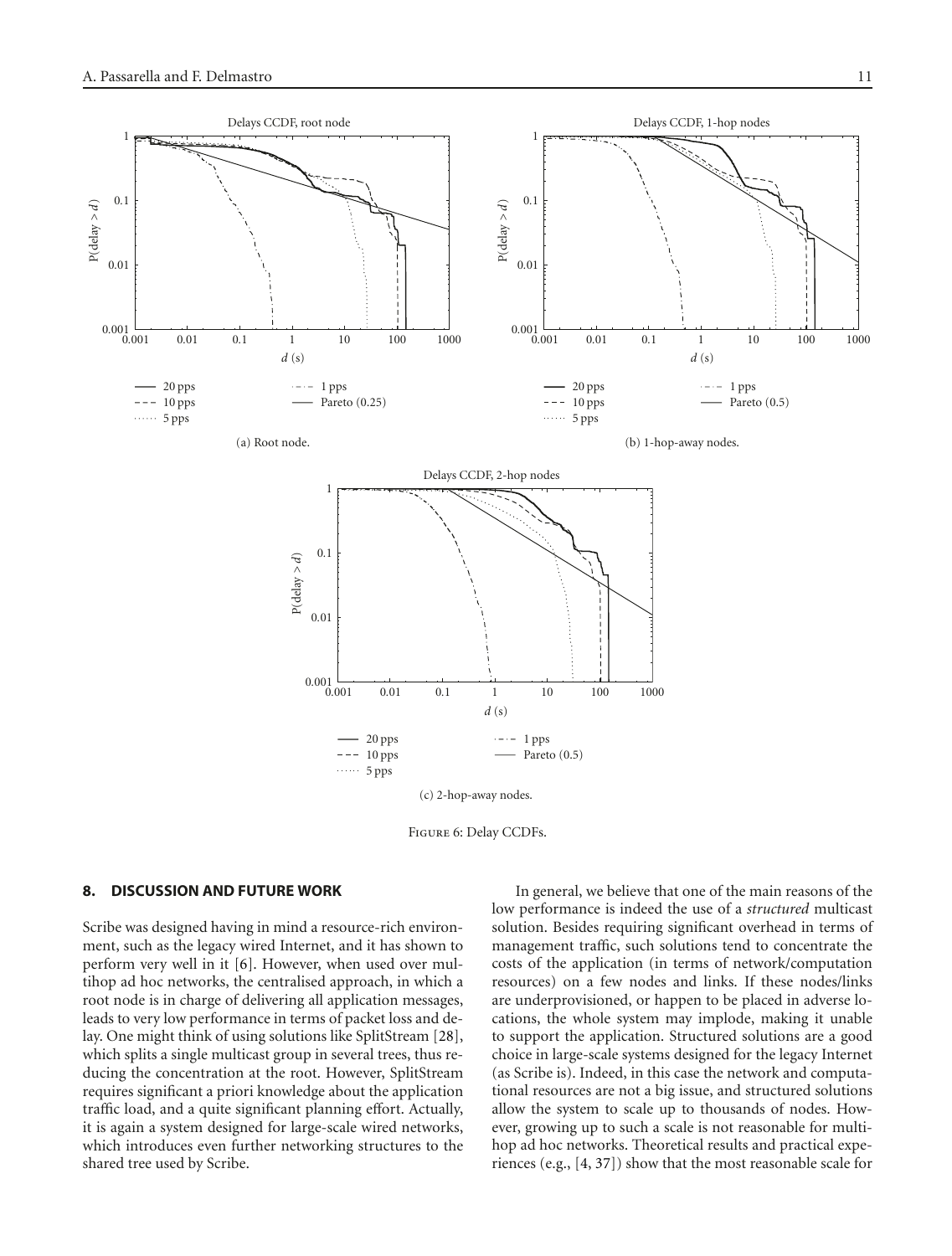<span id="page-11-10"></span>

<span id="page-11-11"></span><span id="page-11-1"></span><span id="page-11-0"></span>Figure 7: Single-node analysis.

flat ad hoc networks based on 802.11 technologies is up to 10–20 nodes, and 2-3 hops. Furthermore, concentrating the load on a few resources and managing the multicast structure may become a serious problem in these networking environments.

Based on these remarks, we believe that *structureless* (or *stateless*) multicast is a more reasonable choice in this environment. For example, approaches like differential destination multicast (DDM, [\[39\]](#page-12-25)) and route-driven gossip (RDG, [\[34](#page-12-20)]) seem to be very interesting solutions. Typically, according to this approach, each member of a multicast group knows the other members of the same group (actually, RDG also works with partial knowledge). When a message is locally generated, it is sent to the group members by using the underlying routing protocol, without requiring any multicast structure. Mechanisms are included to send just once a message addressed to destinations sharing an initial portion of the path from a sending node. These approaches spread the load more evenly over the nodes and links of the network, avoid concentration on a few nodes/links, and typically work remarkably well in small- and medium-size networks. However, they require costly mechanisms to collect and maintain the (partial) list of group members at each node. Typically, nodes have to periodically flood the network to announce their presence, or to check for other nodes' liveness. Therefore, we are currently designing an improved version of Scribe, which retains the structureless features of DDM and RDG, but avoids such costly mechanisms by exploiting a cross-layer approach. In this view, further advantages would be brought in by replacing Pastry with CrossROAD. In all previous experiments, CrossROAD has shown to outperform Pastry in multihop ad hoc networks by fixing all its inefficiencies (e.g., path stretches, bootstrap failures, nodes' isolation, etc.). Since the results presented in this paper clearly show that even one of the best legacy p2p multicast system needs drastic improvements to work in ad hoc networks, using CrossROAD to support an enhanced p2p multicast system is a natural choice.

## **REFERENCES**

- [1] M. Gerla, C. Lindemann, and A. Rowstron, "P2P MANET's - new research issues," in *Perspectives Workshop: Peer-to-Peer Mobile Ad Hoc Networks - New Research Issues*, M. Gerla, C. Lindemann, and A. Rowstron, Eds., Dagstuhl, Germany, April 2005.
- <span id="page-11-2"></span>[2] *ACM Mobicom MobiShare Workshop*, September 2006, [http://](http://www.mobishare.org/) [www.mobishare.org/.](http://www.mobishare.org/)
- <span id="page-11-3"></span>[3] G. Anastasi, E. Borgia, M. Conti, E. Gregori, and A. Passarella, "Understanding the real behavior of Mote and 802.11 ad hoc networks: an experimental approach," *Pervasive and Mobile Computing*, vol. 1, no. 2, pp. 237–256, 2005.
- <span id="page-11-4"></span>[4] C. Tschudin, P. Gunningberg, H. Lundgren, and E. Nordström, "Lessons from experimental MANET research," Ad Hoc *Networks*, vol. 3, no. 2, pp. 221–233, 2005.
- <span id="page-11-5"></span>[5] E. Huang, W. Hu, J. Crowcroft, and I. Wassell, "Towards commercial mobile ad hoc network applications: a radio dispatch system," in *Proceedings of the 6th International Symposium on Mobile Ad Hoc Networking and Computing (MobiHoc '05)*, pp. 355–365, Urbana-Champaign, Ill, USA, May 2005.
- <span id="page-11-6"></span>[6] M. Castro, M. B. Jones, A.-M. Kermarrec, et al., "An evaluation of scalable application-level multicast built using peer-to-peer overlays," in *Proceedings of the 22nd Annual Joint Conference on the IEEE Computer and Communications Societies (INFOCOM '03)*, vol. 2, pp. 1510–1520, San Francisco, Calif, USA, March-April 2003.
- <span id="page-11-7"></span>[7] E. Borgia, M. Conti, F. Delmastro, and E. Gregori, "Experimental comparison of routing and middleware solutions for mobile ad hoc networks: legacy vs cross-layer approach," in *Proceeding of the ACM SIGCOMM Workshop on Experimental Approaches to Wireless Network Design and Analysis*, pp. 82–87, Philadelphia, Pa, USA, August 2005.
- <span id="page-11-9"></span>[8] E. Borgia, M. Conti, F. Delmastro, and A. Passarella, "MANET perspective: current and forthcoming perspective," in *Proceedings of the 15th IST Mobile & Wireless Communications Summit*, Mykonos, Greece, June 2006.
- <span id="page-11-8"></span>[9] E. Borgia, "Experimental evaluation of ad hoc routing protocols," in *Proceedings of the 3rd IEEE International Conference*